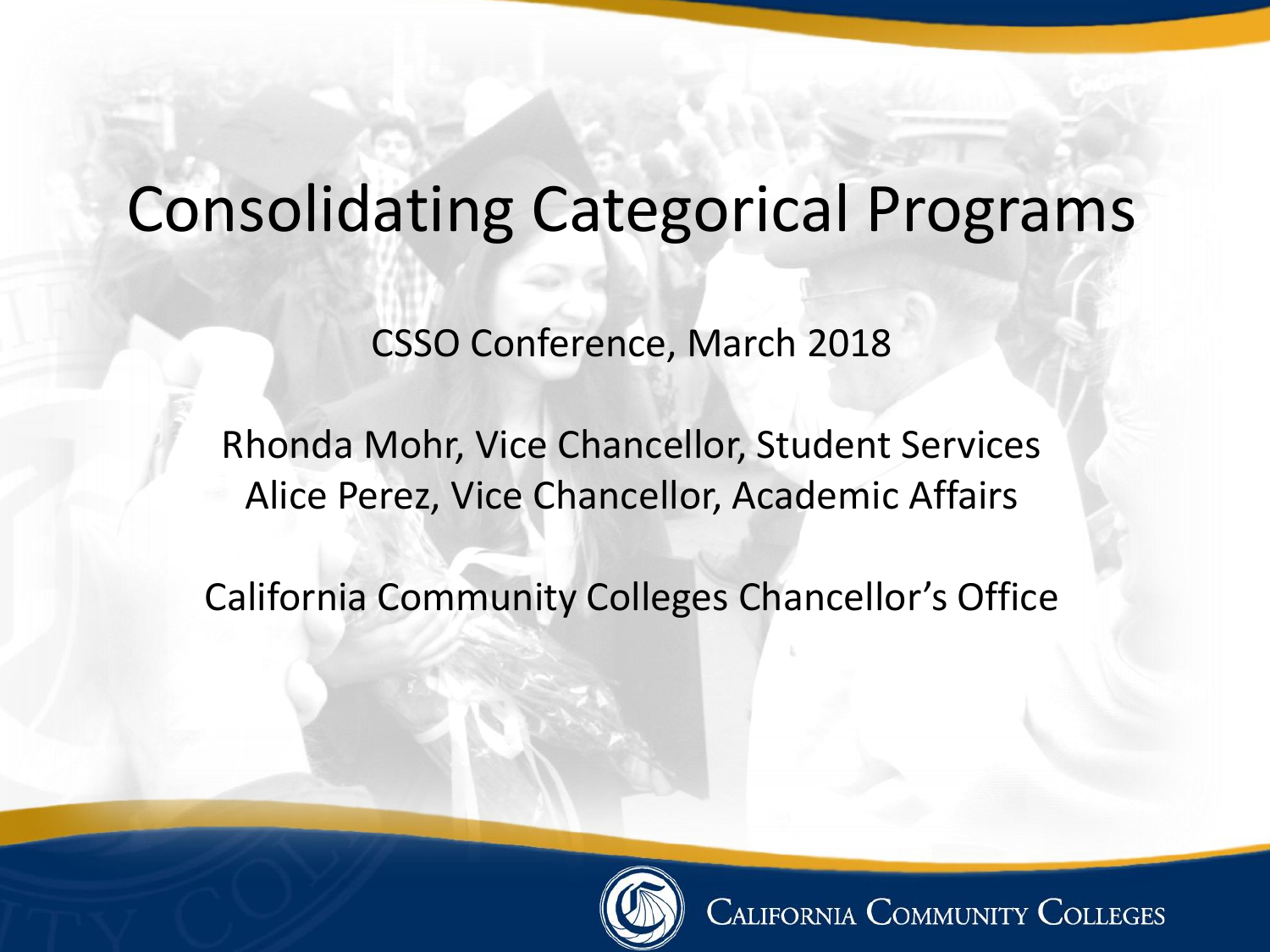### Governors January Budget

- 2018-19 budget acknowledged the significant work undertaken in furtherance of student success
- Noted important role the Vision for Success and Guided Pathways framework will play to integrate current initiatives and direct future efforts
- In recognition of those efforts, the Governor proposed a new funding formula for the system and offered the system the opportunity to develop more flexibility into its many categorical programs

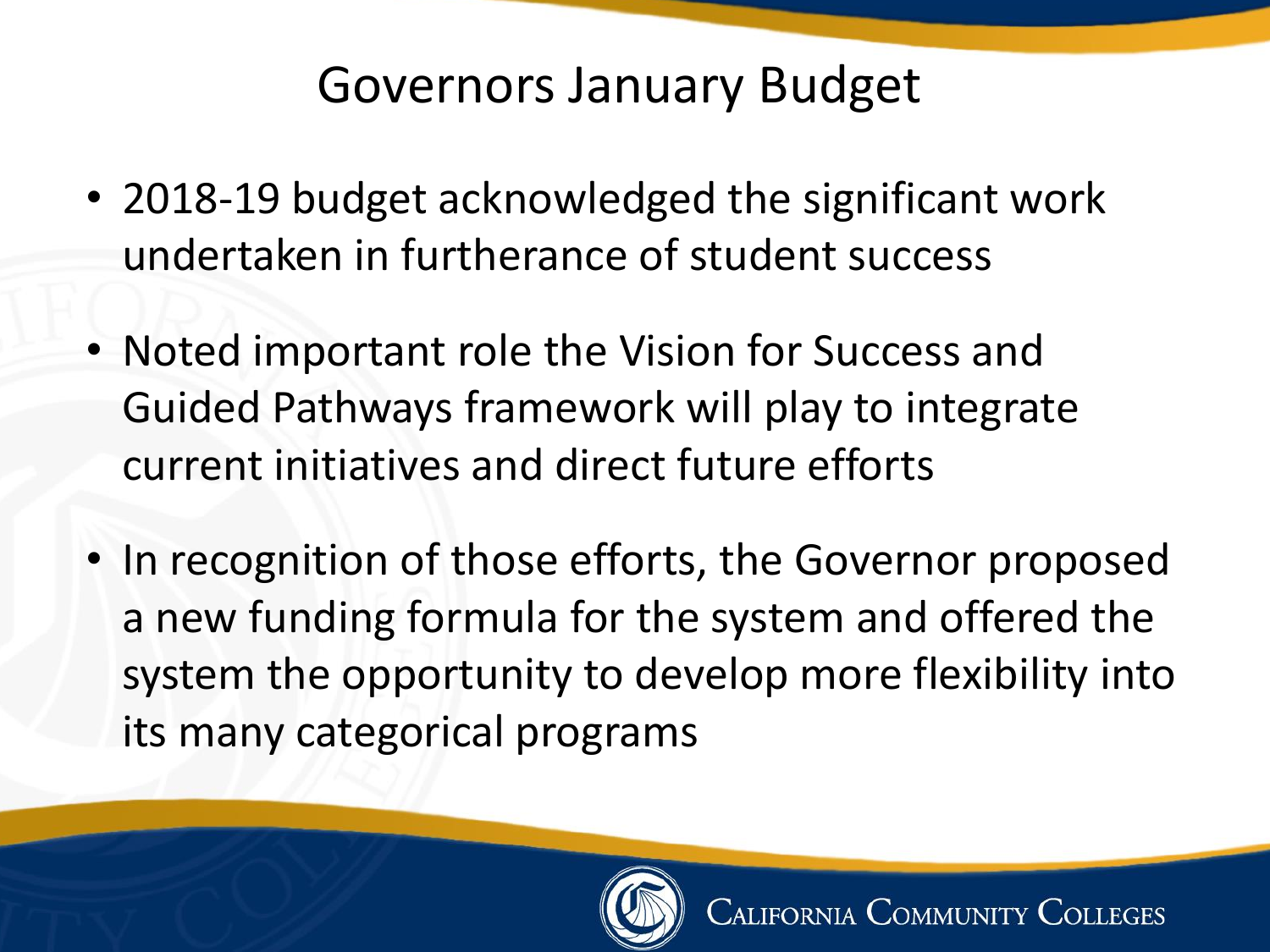# Tie In With \$6.8 billion Funding Formula

- •50% FTES
- •25% Completion
- •25% Pell and Promise Grant
	- •Trailer bill language categoricals not combined with \$6.8 billion

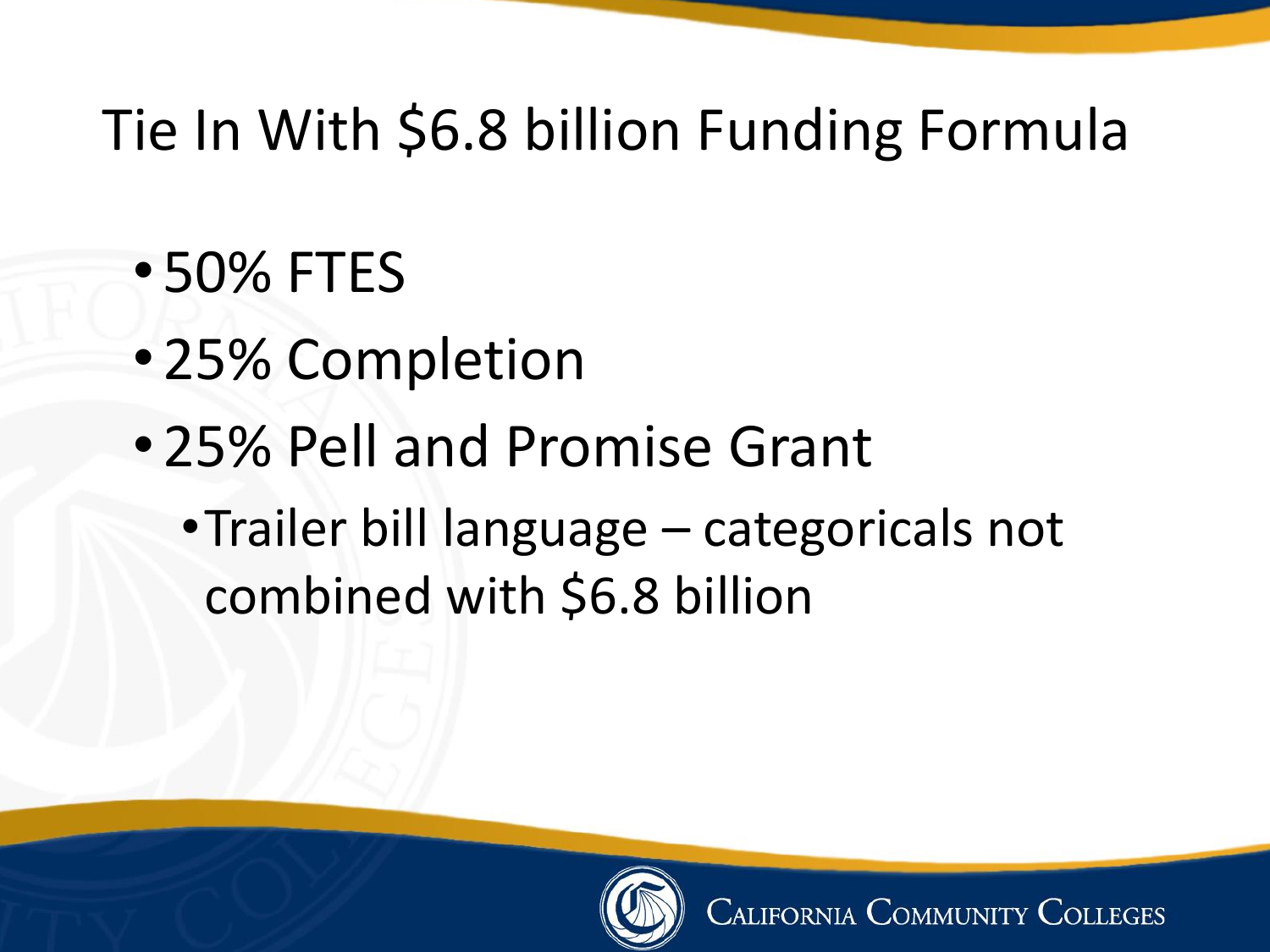## Simultaneous Efforts

- CEO Workgroup
- Metrics Simplification
	- Brief mention of categoricals
- Categorical Survey
- SWOT Analysis
- Categorical Chancellor's Office (CO) Workgroup

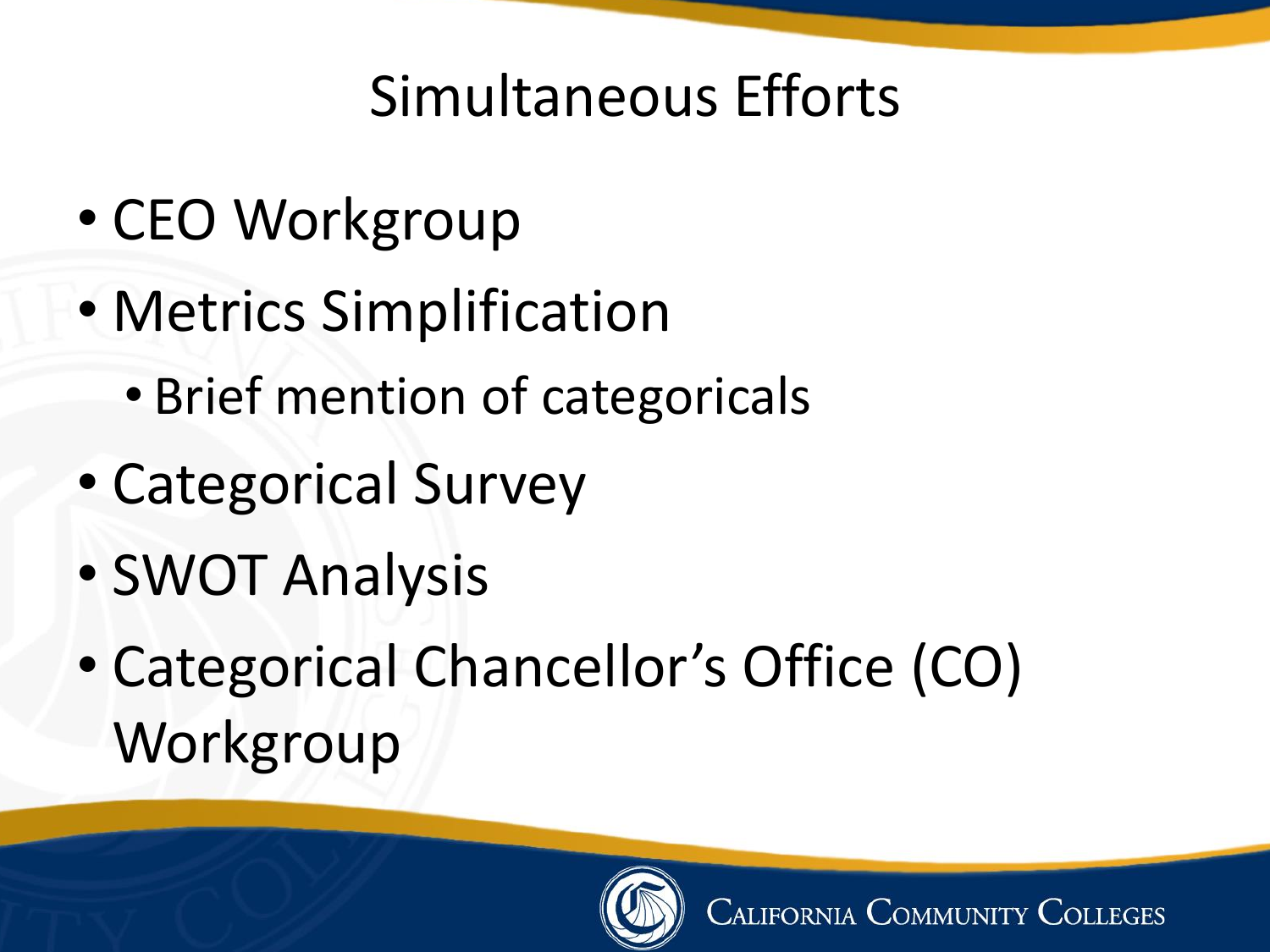### Categorical Program Consolidation Survey

- Chancellor's Office is reaching out to stakeholder groups to help inform our perspective
- Last week Chancellor Oakley sent out survey to colleges
	- –Responses kept anonymous
	- –Results will be used to inform the Chancellor's Office's response

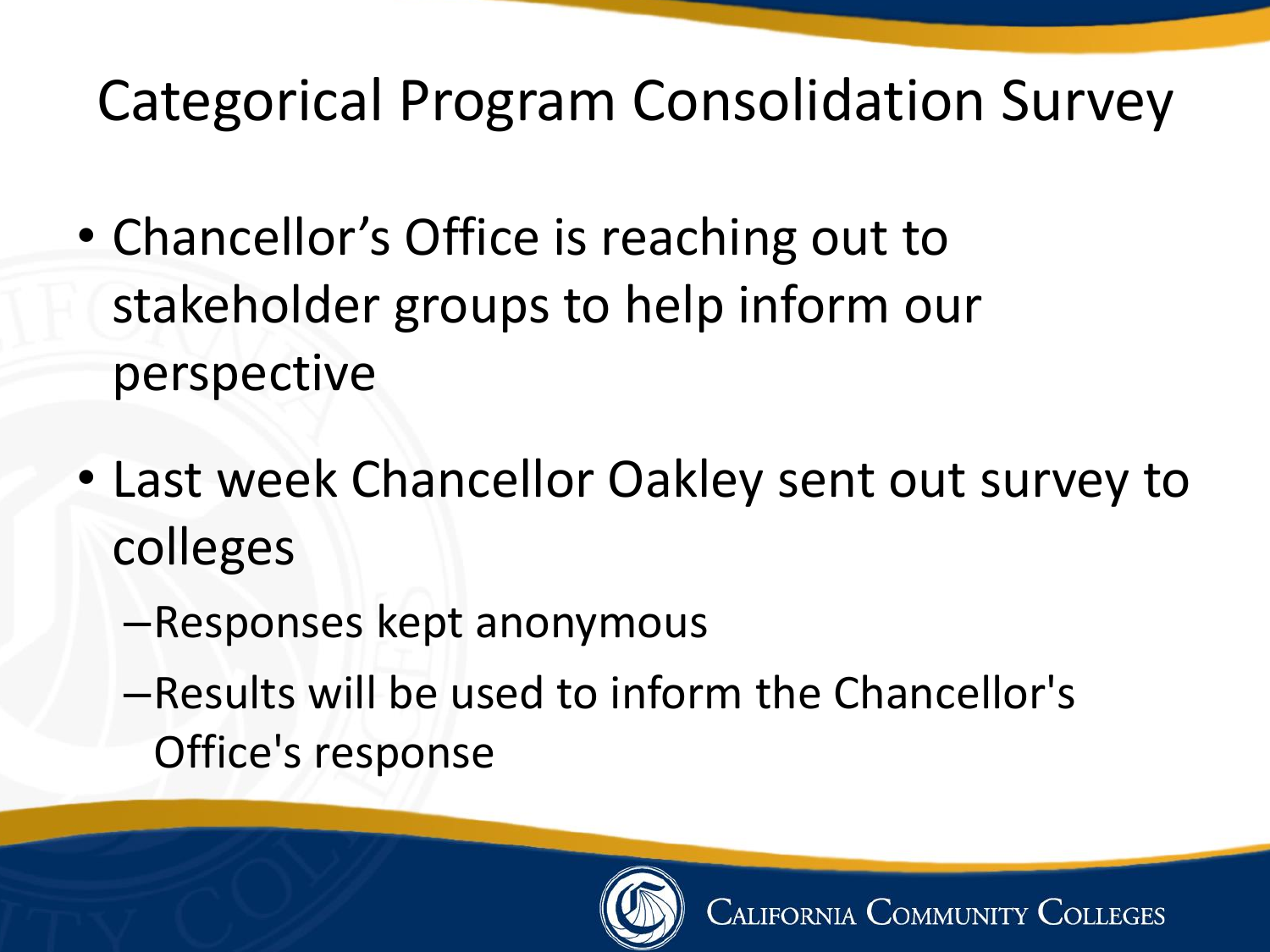# So, What's Next?

- Preliminary results
	- SSSP, Equity, BSI
	- AB 19 Promise Program
- Likely SSSP, Equity, BSI
- Chancellor's Office (CO) Workgroup (Foundation + CO)
	- Aggregate stakeholder input
		- Funding Formula
		- Ed. Code Changes Program intent
		- New Name
		- Timing

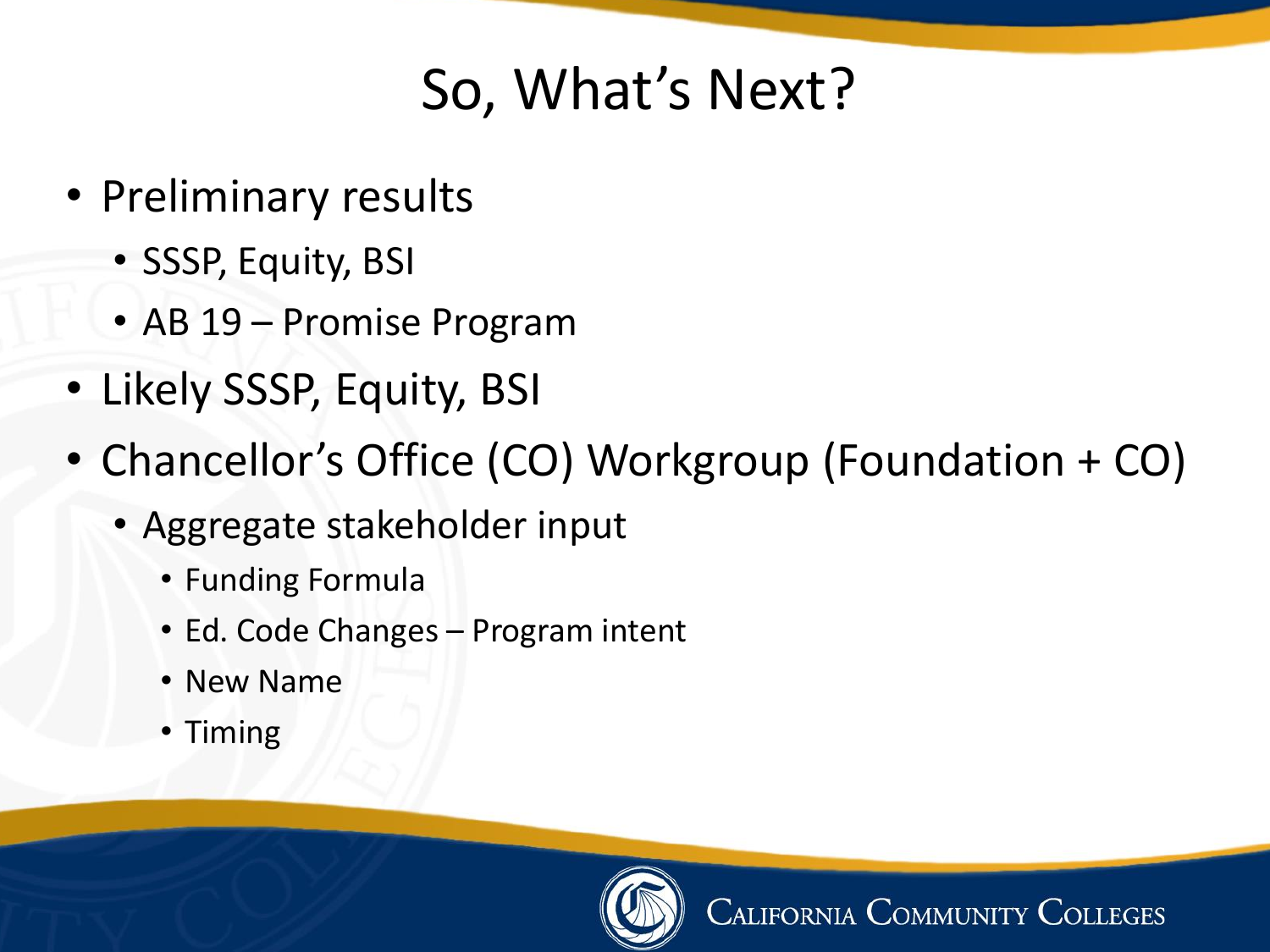## Current SSSP \$285 Million

- Initial and Comprehensive Ed. Plans
- Counseling / Advising
- Orientation
- Follow-up
- Non-credit carve out

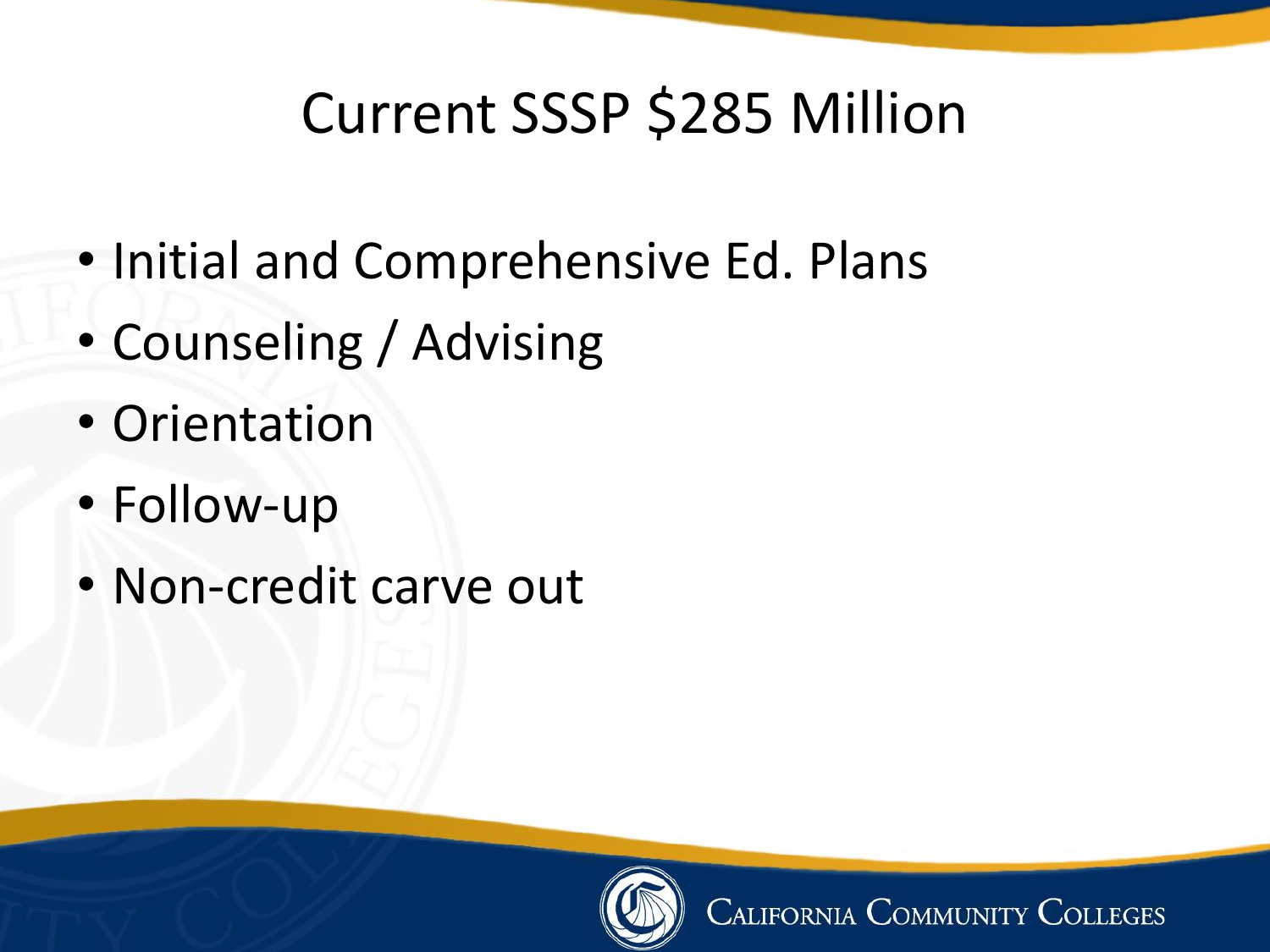## Current Equity \$140 Million

- Formula devised to allocate higher funds to communities with greatest need
- Possible flow = lack of accountability

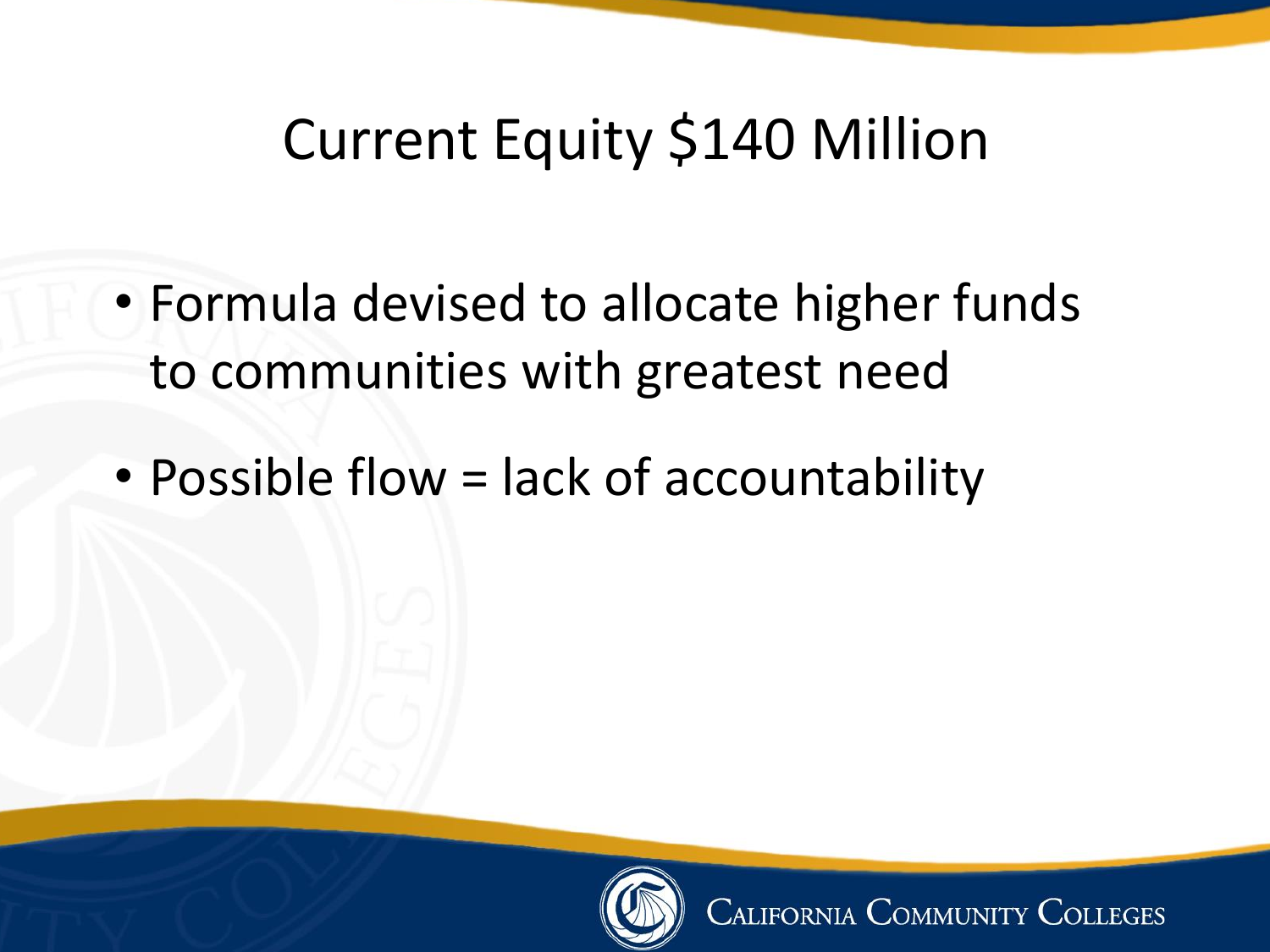# Current BSI \$50+ Million

- Formula relies mostly on input of # of students
- Recent changes include performance
	- Complicated
	- Difficult to measure with MIS

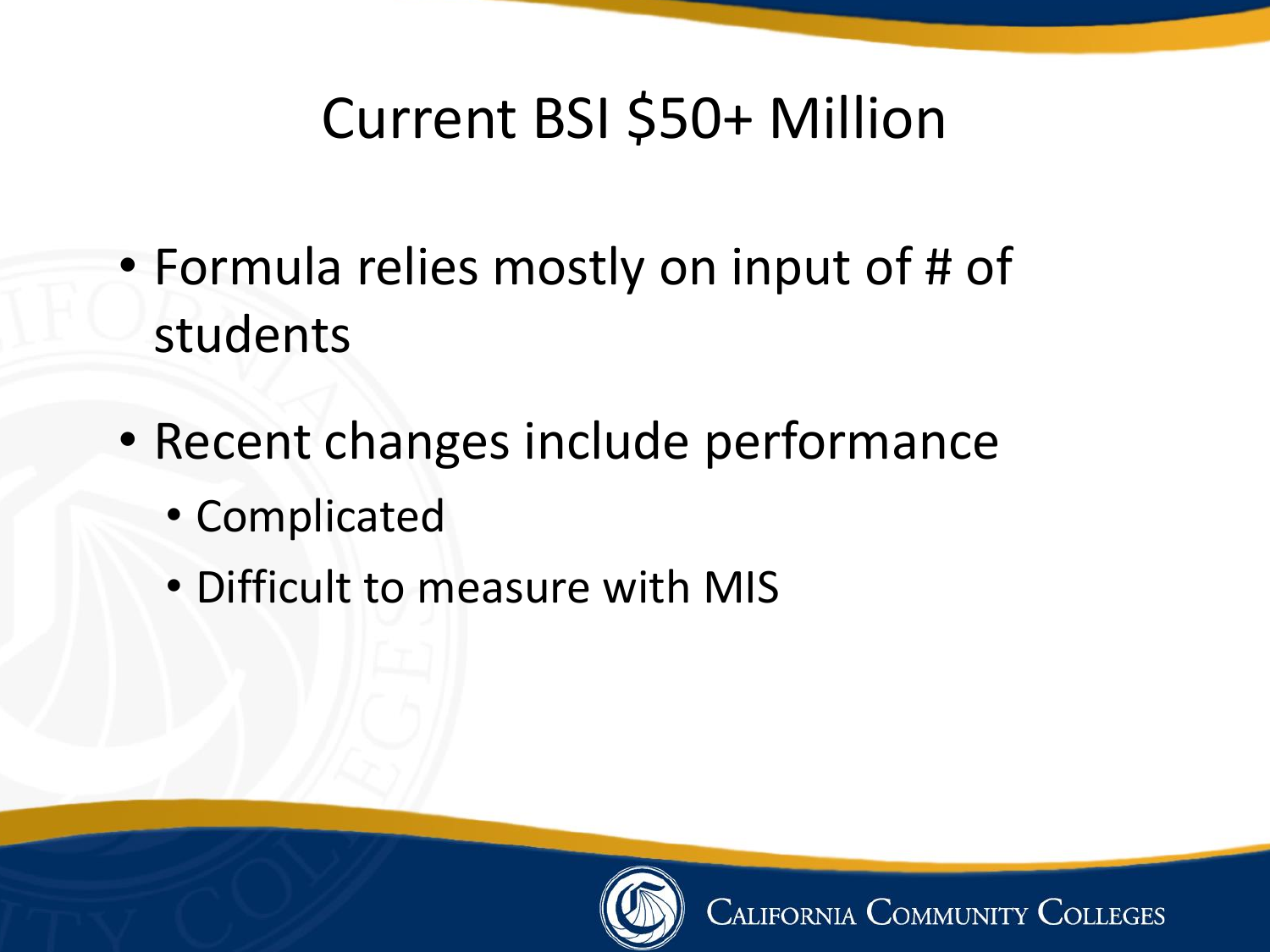### Options for Consolidation

### • Option #1 - No Changes



CALIFORNIA COMMUNITY COLLEGES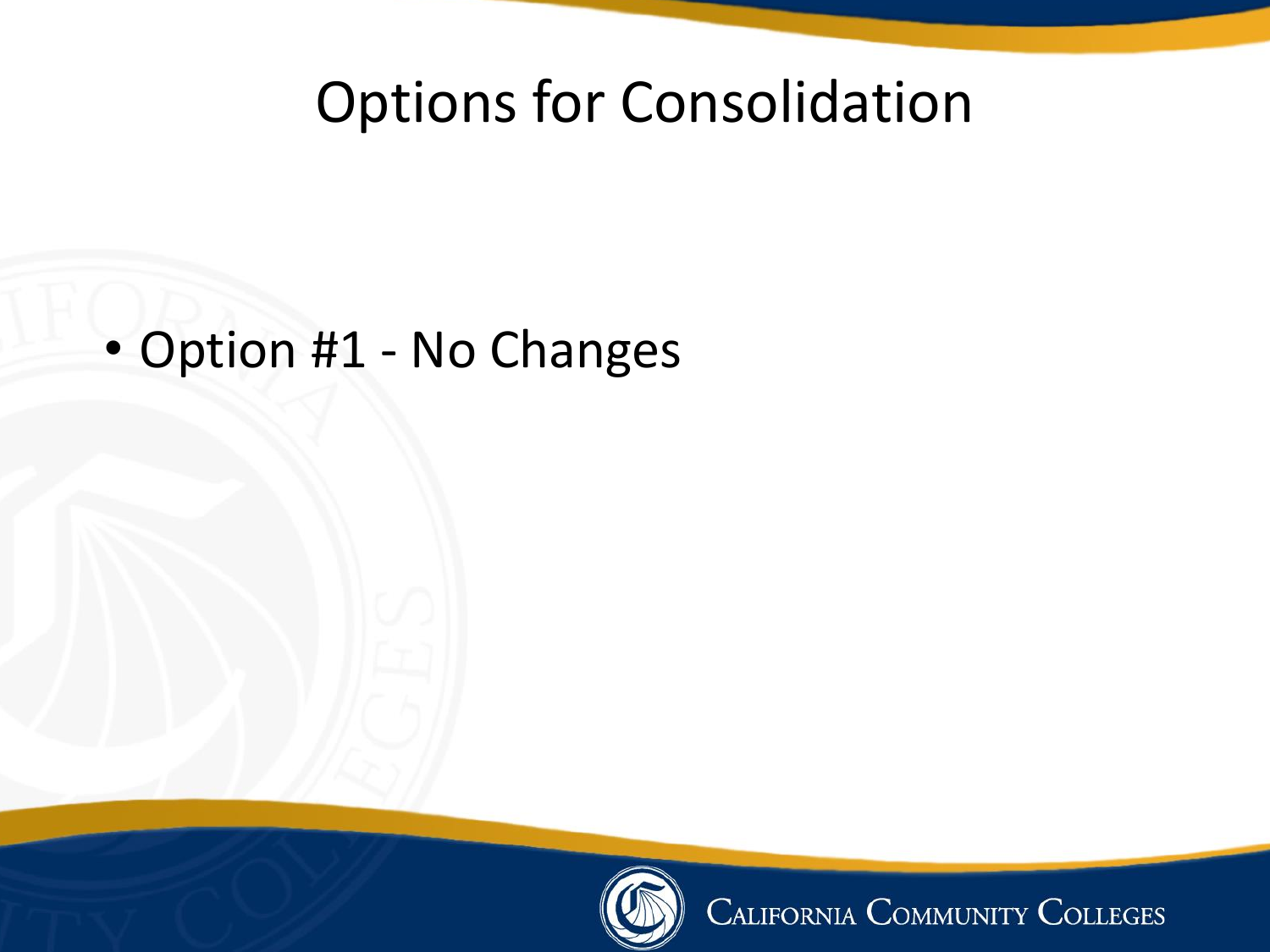### Options for Consolidation

- Option #2 Consolidate into one program
	- \$485 million
	- "Student Success" Program
	- Same or similar allocation formula combined
	- Outputs / accountability missing

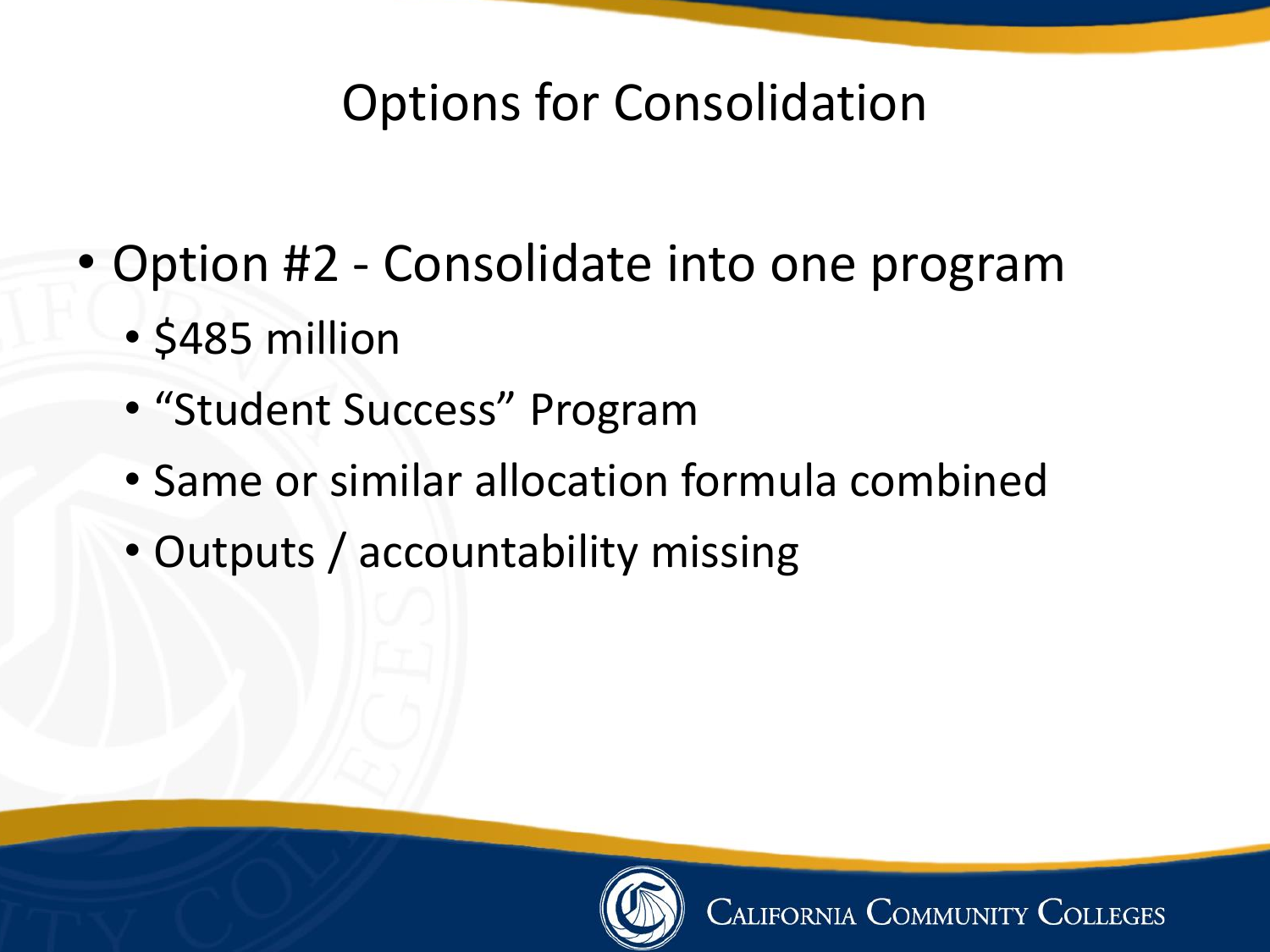### Options for Consolidation

- Option #3 Consolidate into one program
	- \$485 million
	- "Student Success" Program
	- Allocation formula based on both inputs and outputs

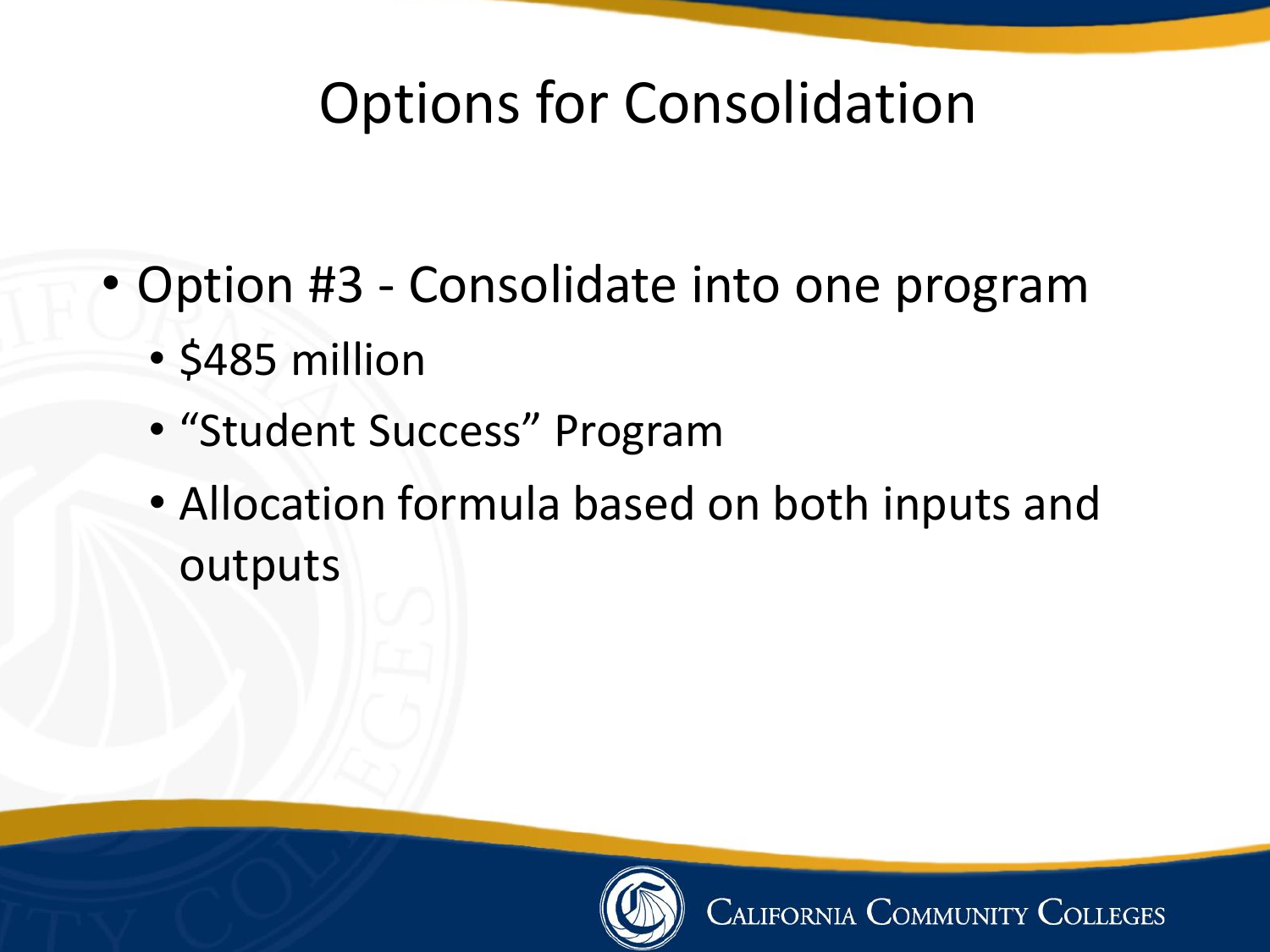### Possible Inputs and Outputs

- Community demographics
- Pell and Promise Grant recipients
- Successful completion of transfer math/English • In first year?
- Completion of X units in Y timeframe

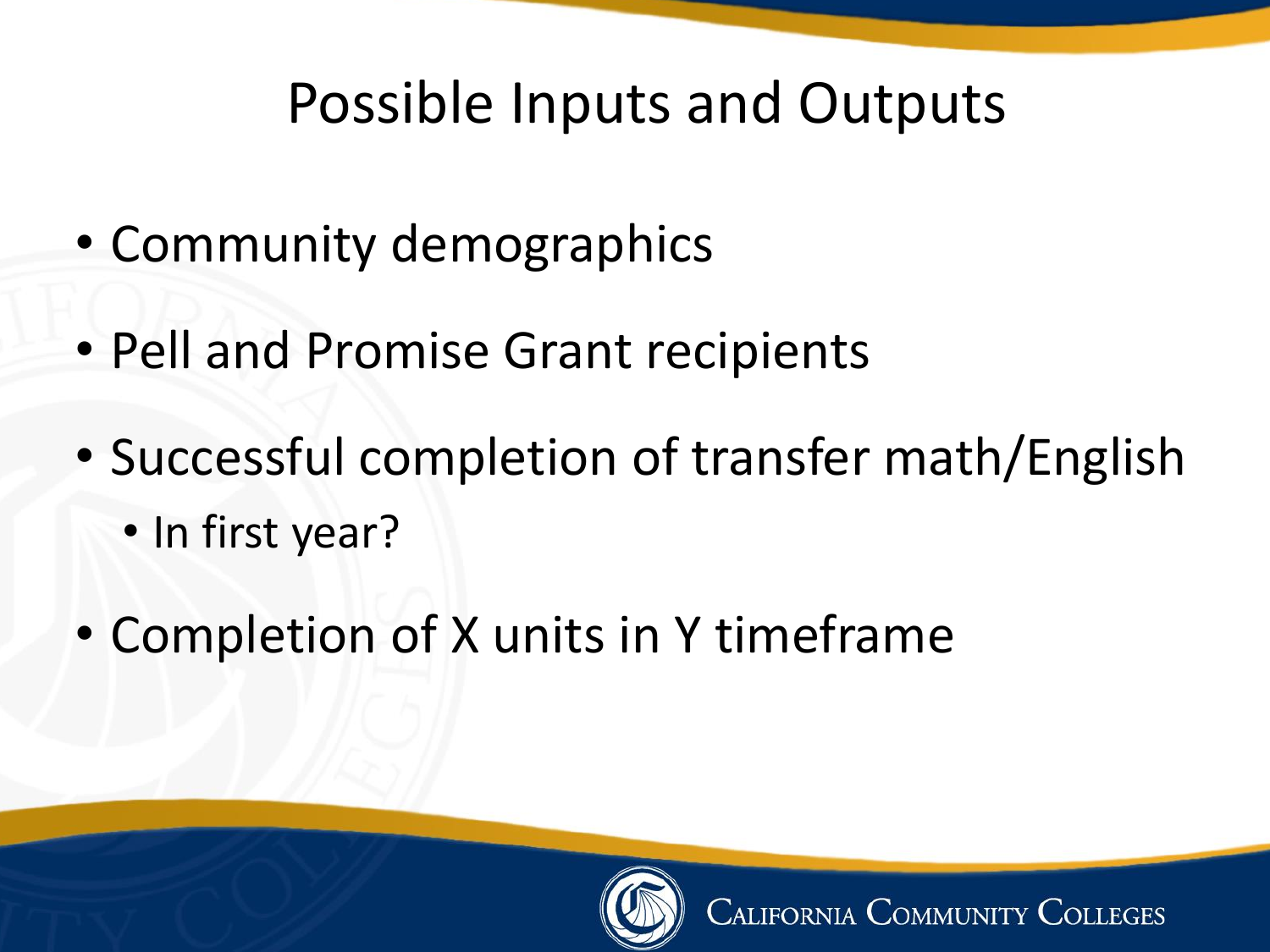## Change SSSP?

- Measure results of SSSP instead of SSSP transactions
- Does not negate value of activities / transactions
- Allows more flexibility to implement Guided Pathways
- Redirect resource activities, not eliminate functions
- Does require more integration with instruction

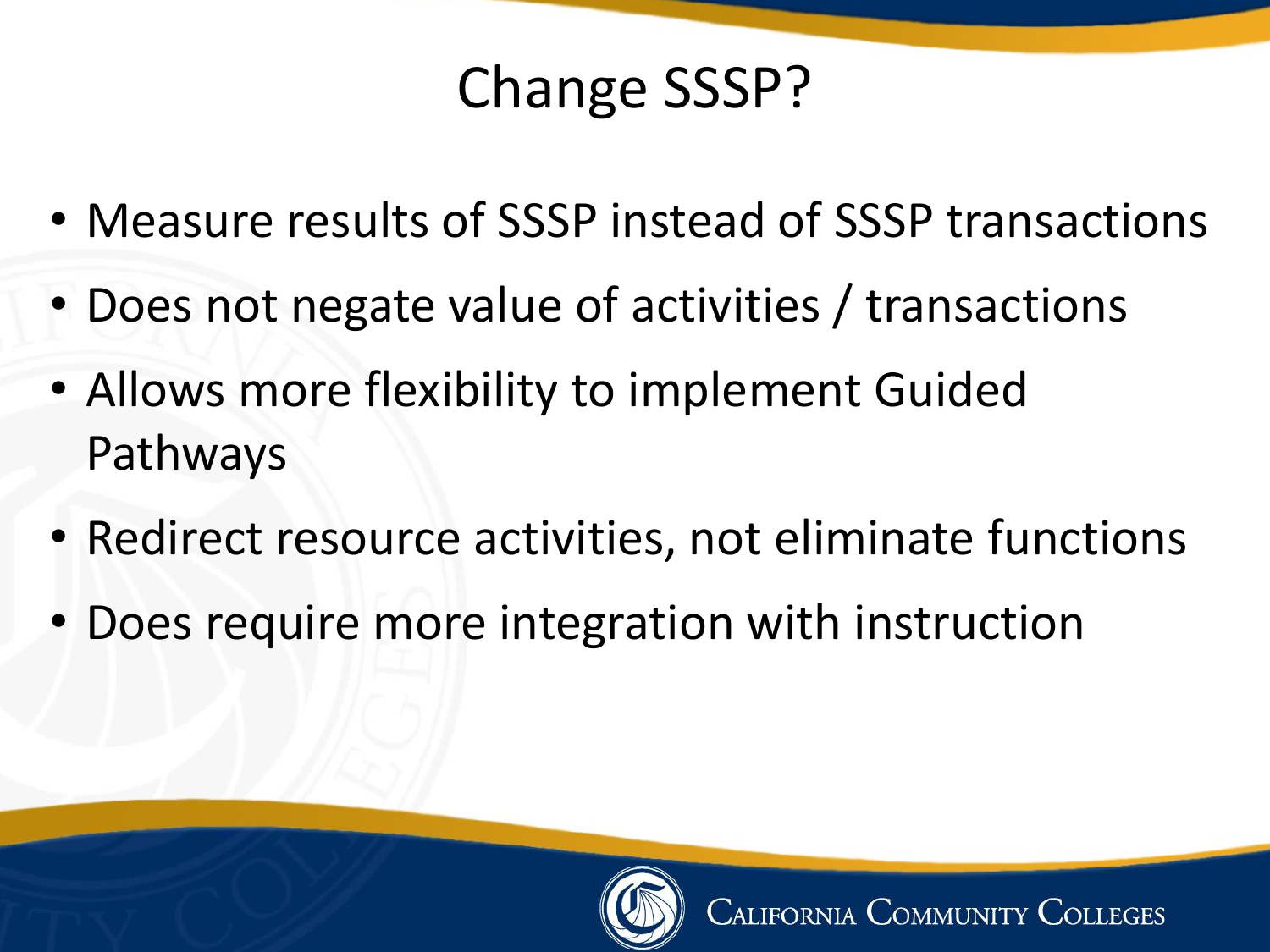### Possible Timing

- Effective 2018-19
- Delay until 2019-20
- Other options / considerations



CALIFORNIA COMMUNITY COLLEGES